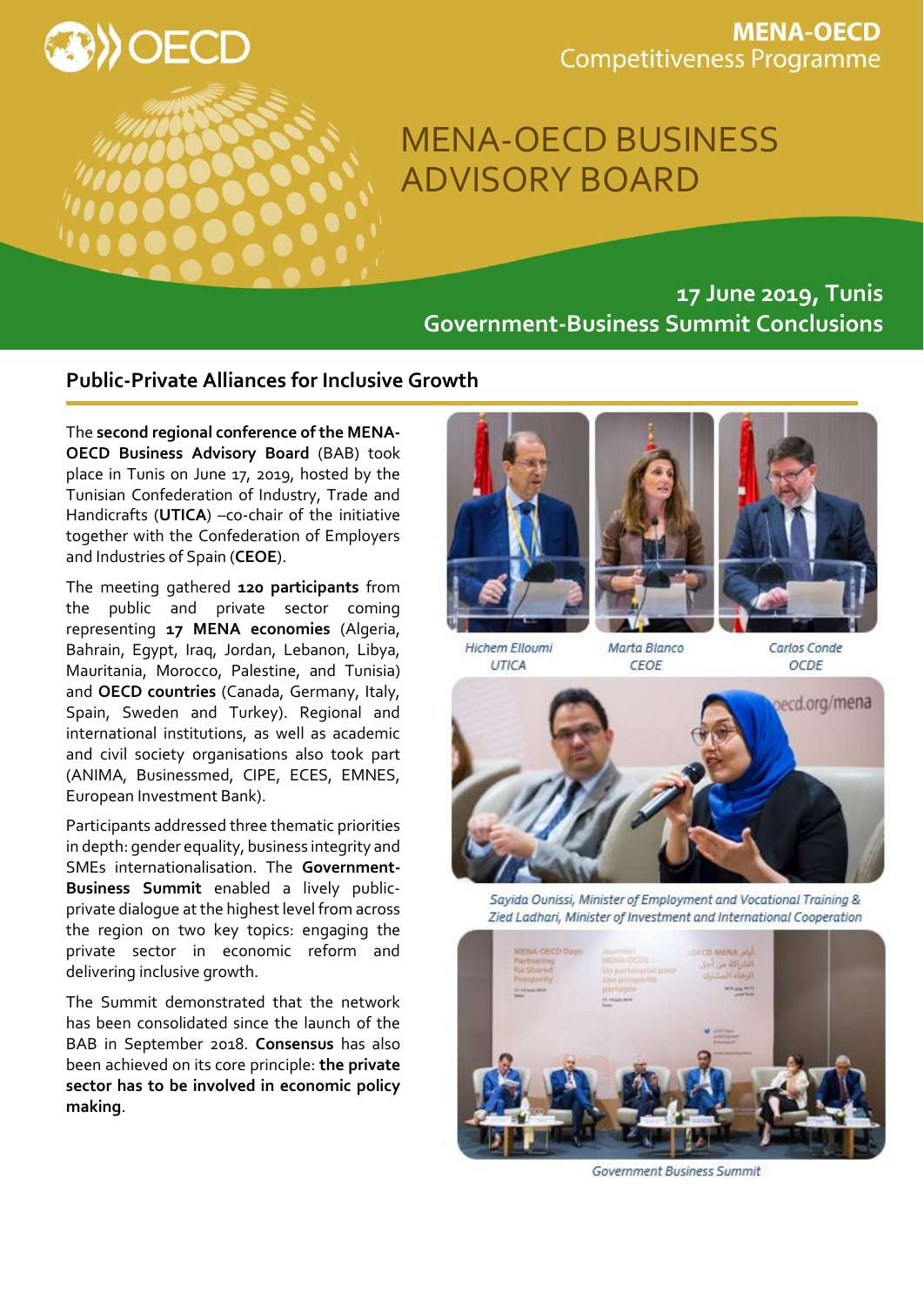## **Promoting gender balance, business integrity and the internationalisation of SMEs**

**In order to bridge the gender gap in MENA, it is necessary to move beyond individual efforts and rather look for synergies and collective interventions**

- At 21%, Women's employment rate in the MENA region remains the lowest in the world, and access to managerial level positions for women is very limited. Working women tend to be concentrated in fewer professions than men, are under-represented in high-level managerial positions and occupy lower paying jobs.
- The private sector is implementing innovative initiatives to promote gender balance. Mentoring programmes support women accessing management positions while transforming their companies' culture. Breaking taboos on professions that traditionally exclude women opens up entire sectors for women's employment. Strong policy advocacy on these initiatives can create new opportunities for women and boost women's entrepreneurship.
- Legal reforms are still needed to remove barriers holding women's full economic potential. Programmes need to address the needs of all entrepreneurs, including the obstacles that hinder women and youth alike.



- Corruption stands among the top three constraints faced by companies in the region, together with political instability and unfair competition. Such perceptions discourage investment, hamper SMEs development and reduce the competitiveness of MENA economies.
- Given the scale and complexity of corruption, co-ordination between the public and private sectors is required, particularly in the prevention of corruption offences.
- In the MENA region, the private sector has started to take determined action to combat bribery and adopt preventive integrity measures, including through self-regulation initiatives (e.g. collective actions) and the creation of public-private dialogue platforms to eradicate corruption.



#### **With free trade under question, SMEs need support for accessing international markets through GVCs and tailored programmes**

- Market openness and integration are the stepping-stones allowing firms to undertake international business, which can increase firms' productivity and promote technology transfer. However, the MENA region's share of global trade is still small – in 2017, MENA accounted for 4.8% compared to Asia's share of 34%.
- The private sector, including business associations and large firms are supporting SMEs access to international markets. Business associations can develop market intelligence to identify business opportunities, as well as provide information related to international trade procedures.
- Tailored programmes for SMEs supporting their inclusion in global value chains (GVCs) are key to achieving tangible results on the ground. Branding programmes at the national level can also support firms transcend their borders.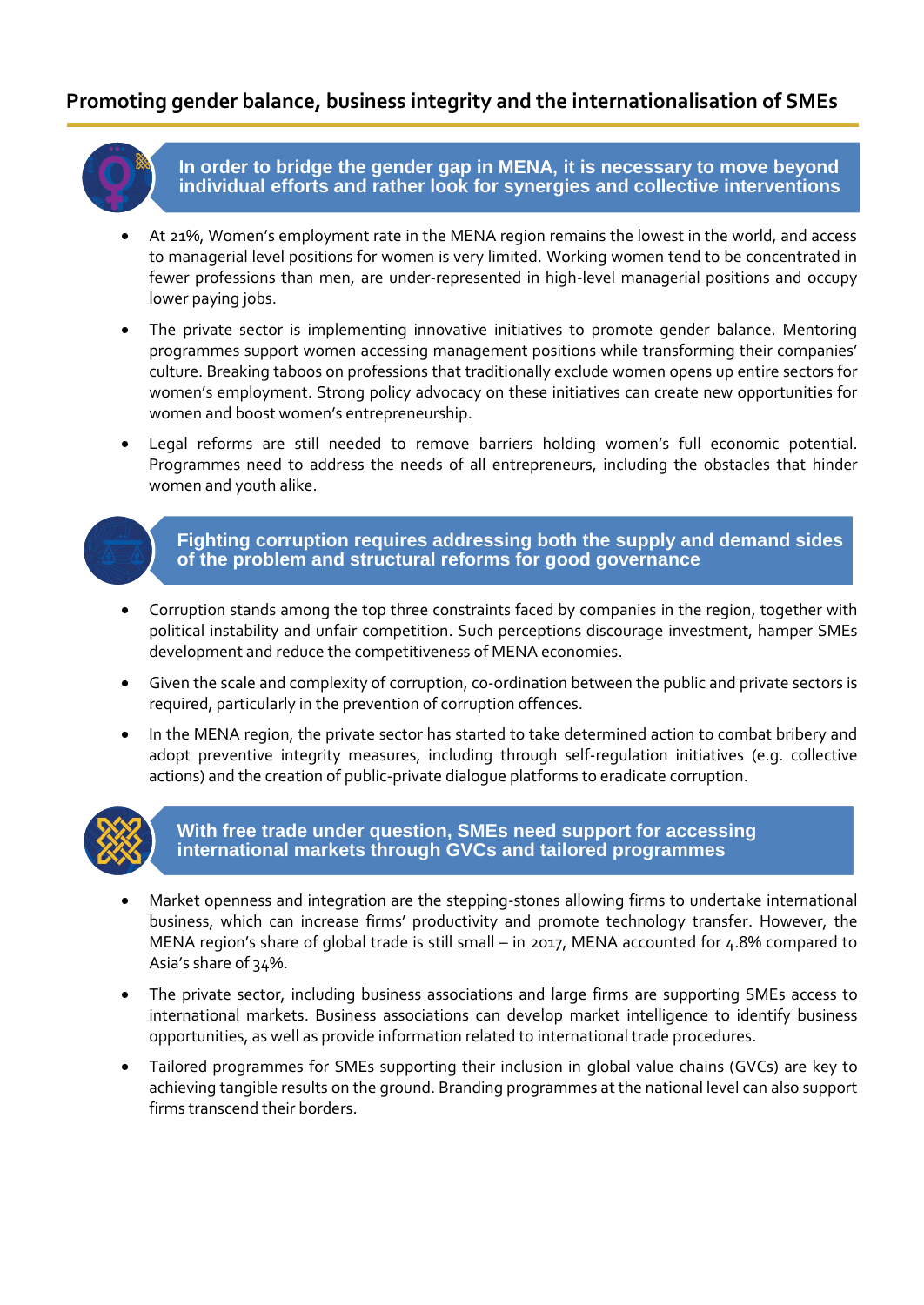- **1. A new economic model based on solid public-private partnerships is needed**
	- Some governments in the region are making strides to support economic growth through structural economic reforms, but this should be done in co-operation with the private sector.
	- "The public sector needs to fish in the private sector's pond". The private sector knows the problems and can help the public sector find the solutions. Governments should listen and build on this wealth of experience and knowledge.
- **2. MENA economies could increase their competitiveness through State-Owned Enterprises reform, the reduction of non-tariff barriers and the adoption of frameworks that promote a responsible business conduct**
	- MENA economies should be open to imports as well as exports as a factor for increased competitiveness.
	- Reforms should aim first to improve the business climate for companies to invest and grow at home. Only then can companies go abroad, and only then will foreign investors be attracted.
- **3. The main obstacle is not with diagnostics, or even legal reforms, but with implementation**
	- Governments in the MENA region have undertaken significant reforms in the past years, but they need to continue doing so. "Incomplete reforms could be more damaging than no reforms".
	- With a long list of reforms to undertake, it is necessary to identify "drivers of change" – policies that have high-impact potential and can trigger further transformations.
- **4. People need to be at the heart of economic policies and be the main target for development**
	- The social economy holds much potential to integrate the most vulnerable and to make responsible business profitable.
	- Informality is a critical issue for the region, but high tax rates and bureaucratic hurdles stand in the way of many wishing to formalise their activities.
- **5. Youth is an asset, not a burden**
	- Entrepreneurship can deliver part of the solution in terms of enabling young people to create their own opportunities and create jobs for others, but young entrepreneurs need channels to voice their needs.
	- The new generation of entrepreneurs are socially aware and committed to contributing to society through their businesses.



Salahedinne Mezouar **CGEM President** Momero



Karim Dahou **Global Relations** Secretariat, OECD



Ahmed Kouchouk Finance Vice-Minister Egypt



Abia Abdel Latif **ECES President, Egypt** 



Ghizlaine El Manjra **CGEM Equity Commission** Morocco



**Melik Guellatv** CJD Tunisie Vice-President Tunisia